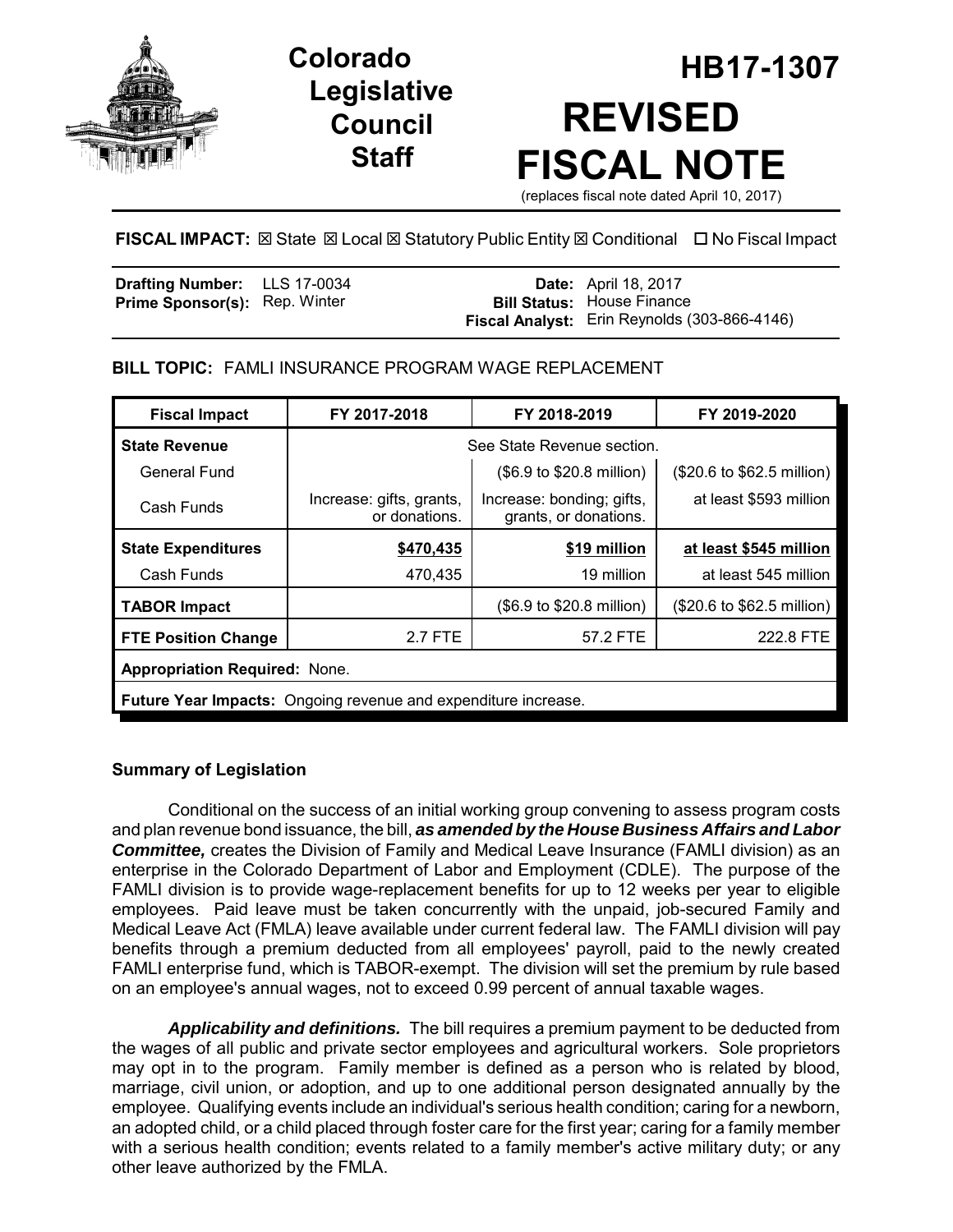*Eligibility.* An employee is eligible to participate in the program after working 680 hours (504 in the case of an airline flight crew member) during the employee's qualifying year, and at least 90 days for his or her current employer.

*Elective coverage.* Self-employed individuals may elect coverage for an initial period of not less than three years or a subsequent period of not less than one year. The individual opts in by filing a notice of election in writing with the director, which becomes effective on the day the notice is filed. Notice must be provided to the division in advance of withdrawal from the program.

*Premiums and benefits.* The division director must determine the premium amount, not to exceed 0.99 percent of total annual taxable wages, and may adjust the premium amount annually to ensure actuarial fund soundness and to avoid an excessive fund balance. If necessary, the division director may later establish a solvency surcharge by rule.

Table 1 shows the benefit amount in relation to the individual's annual salary amount as a percentage of the annual mean wage, as determined by the Bureau of Labor Statistics, for all occupations in Colorado. Benefits are capped at \$1,000 per week. The \$1,000 cap will be adjusted each year in relation to the personal income growth rate.

| Table 1. Benefit Structure Under HB17-1307                       |                                                                 |  |  |  |
|------------------------------------------------------------------|-----------------------------------------------------------------|--|--|--|
| <b>Individual's Income Compared</b><br>to State Annual Mean Wage | <b>Percentage of Weekly Wage</b><br><b>Eligible for Benefit</b> |  |  |  |
| not more than 20%                                                | 95%                                                             |  |  |  |
| 20% to 30%                                                       | 90%                                                             |  |  |  |
| 30% to 50%                                                       | 85%                                                             |  |  |  |
| 50% or more                                                      | ሐና%                                                             |  |  |  |

The division must make the first benefit payment to a claimant within two weeks after the claim is filed, and bi-weekly thereafter, for up to 12 weeks. The division must adjust the maximum weekly benefit according to a formula outlined in the bill annually beginning January 1, 2020.

**Proof of eligibility.** The division director will set rules related to claim forms and the manner in which claims are filed; however, the bill makes several requirements related to claims, including that an employee prove eligibility, meet certain hourly thresholds of employment per year, disclose relevant medical records, and attest that his or her employer was notified in writing. The division may also require additional attestations from employees.

*Employer requirements.* Employers must collect premiums through a payroll deduction and remit the funds to the division. Employers can choose to establish a designated person selection process and allow employees to annually update their designated person; if no process is set up by the employer, the employee designates upon making a claim. Employers may not require employees to take any other form of leave during an employee's FAMLI leave. If an employer has a disability or family leave policy already in place, this leave can be taken concurrent to FAMLI leave. Finally, employers must post notices related to and notify new hires of the FAMLI benefit program.

*Employer assistance.* The CDLE must determine the nominal and reasonable assistance to provide to employers to offset initial costs of creating the payroll deduction from the FAMLI Fund.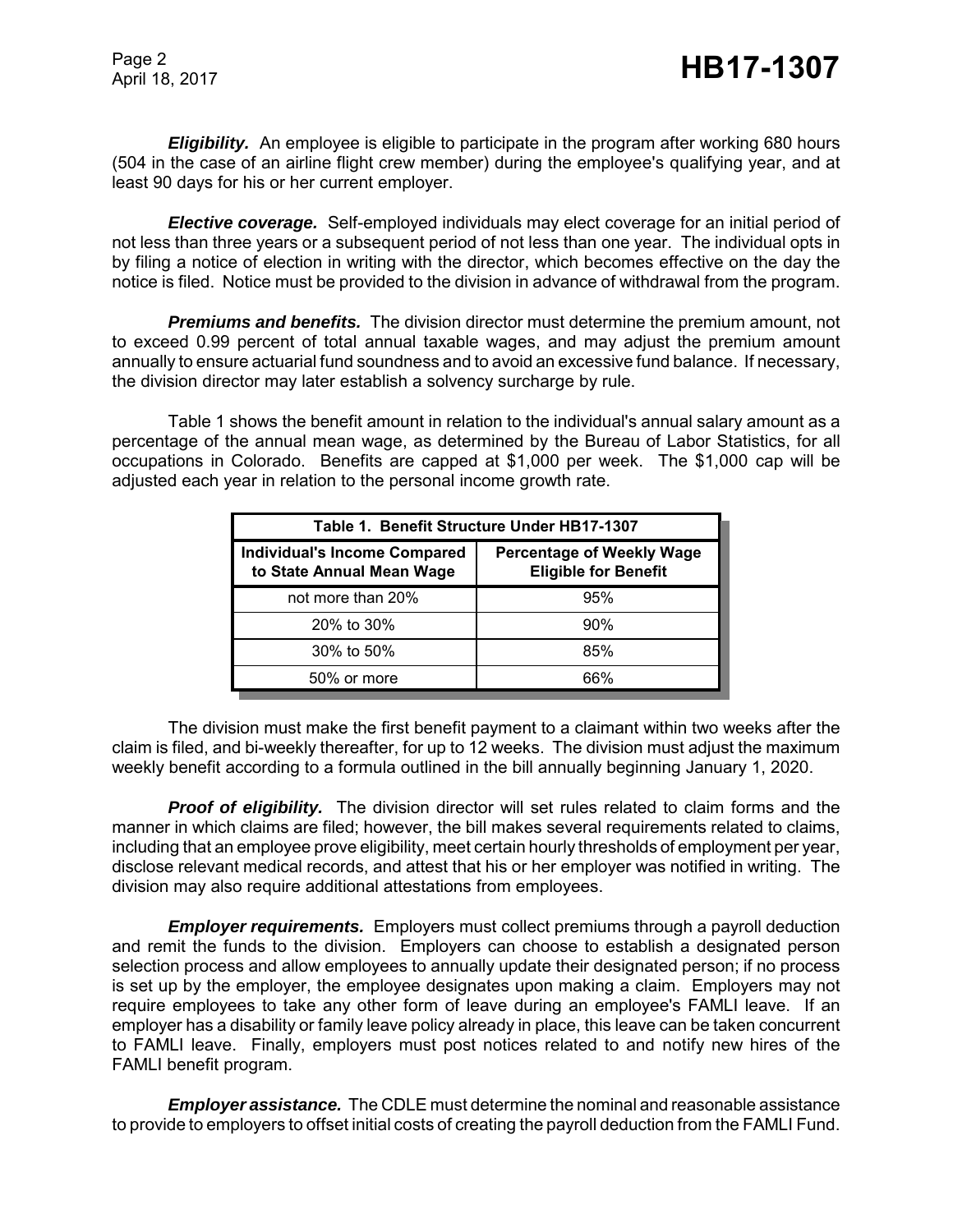*FAMLI Fund.* The FAMLI Fund is an enterprise fund within the State Treasury. The fund may be used only to repay revenue bonds issued to cover start-up costs; collect employee FAMLI premiums; pay FAMLI benefits to employees; and cover program administration and outreach costs. The fund may receive any gifts, grants, or donations accepted by the division. The fund is continuously appropriated to the FAMLI division.

*Claim denial and appeals process.* The division may deny a FAMLI leave claim, and the employee may appeal the division's decision using the same process in law for unemployment insurance appeals. An employee has 20 calendar days to submit his or her appeal in writing. Upon receipt, the division must schedule a hearing.

*Employer penalties.* While an employee is on leave, an employer must maintain the employee's benefits and may not discriminate against the employee in response to the employee's actual or requested leave. The division director will create a fine structure for employers who violate these requirements.

*Employee fraud.* An employee who commits FAMLI leave fraud commits an unclassified misdemeanor punished by an unwaivable fine of \$1,000. The director may also develop a procedure for recovering erroneous benefit payments, and may exercise discretion to partially or wholly waive repayment amounts under certain circumstances.

*Other division responsibilities.* The director must follow federal tax withholding policies and may establish any other rules as necessary to establish the program. The division must report to the General Assembly by September 1, 2020, and each year thereafter, on program participation, including demographics, as well as premium rates, fund balances, and outreach efforts.

**Income tax deduction.** The bill creates an individual income tax deduction for FAMLI benefits.

**Timeline.** The bill requires the following implementation schedule:

- program implementation begins July 1, 2018;
- outreach program implemented by January 1, 2019;
- employee premium collection begins July 1, 2019; and
- benefits available as of January 1, 2020.

# **Background and Data**

*Federal Family and Medical Leave Act.* The federal FMLA entitles eligible employees of covered employers to take up to 12 weeks of unpaid, job-protected leave for specified family and medical reasons, with continuation of group health insurance coverage under the same terms and conditions as if the employee had not taken leave. Employees may use sick time, vacation time, or other accrued leave time along with FMLA leave in order to continue being paid. The employer must have at least 50 employees within 75 miles of an employee's worksite for the employer to be subject to FMLA requirements.

*Paid family leave in other states.* Three states — California, New Jersey, and Rhode Island — currently have paid family leave programs; California's began in 2002, New Jersey's in 2008, and Rhode Island's in 2013. The family leave programs operate in conjunction with each state's temporary disability insurance program. The programs are funded through employee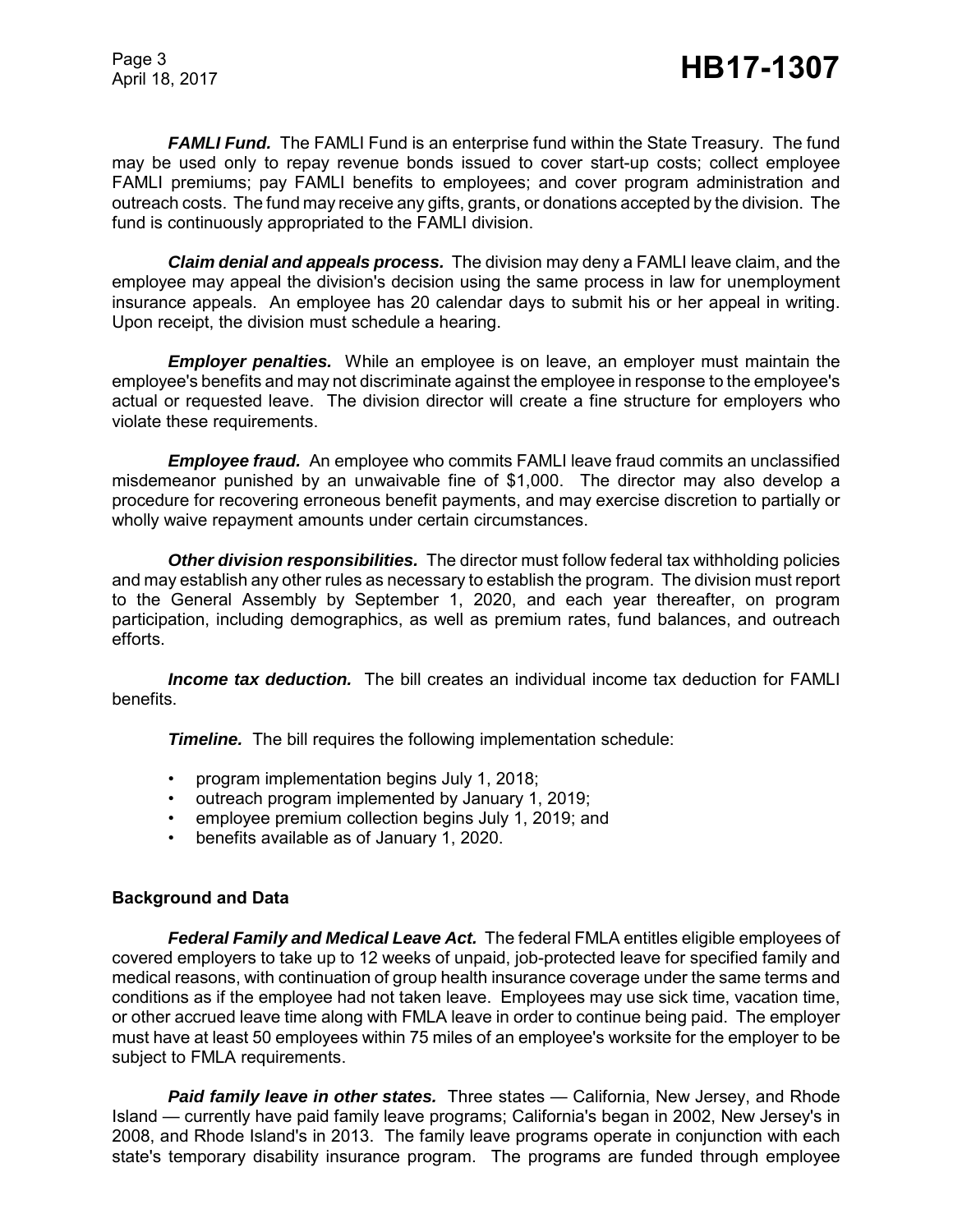contributions. Washington passed a paid family leave program in 2007 that has not yet been funded. New York and Washington D.C. have also recently passed paid family leave programs, effective 2018 and 2020, respectively. The utilization rate in these states has varied between 1.5 and 5 percent.

*Colorado employment data.* Table 2 shows the number of Colorado employees by employer type. As a point of reference, under current federal law, the only employee group currently covered under FMLA are those who work for a private employer that employs 50 or more individuals. The bill covers all but federal employees, and coverage is mandatory for all but sole proprietors, who may opt in to the benefit program.

| Table 2. Colorado Employees by Category        |                            |  |  |  |
|------------------------------------------------|----------------------------|--|--|--|
| <b>Type of Employer</b>                        | <b>Number of Employees</b> |  |  |  |
| Private Employer Employing $\geq 50$ Employees | 1,084,744                  |  |  |  |
| Private Employer Employing < 50 Employees      | 1,081,773                  |  |  |  |
| <b>Agricultural Sector</b>                     | 18,127                     |  |  |  |
| Sole Proprietor                                | 138,700                    |  |  |  |
| <b>State Government</b>                        | 97,784                     |  |  |  |
| <b>Local Government</b>                        | 257,330                    |  |  |  |
| <b>Federal Government</b>                      | 54,860                     |  |  |  |
| <b>Total Employees in Colorado</b>             | 2,733,318                  |  |  |  |
| Total Employees Estimated in Fiscal Note*      | 2,539,758                  |  |  |  |

*Source: Quarterly Census of Employment Wages (2016, 3rd Quarter), CDLE.*

*\* This fiscal note has not included sole proprietors (who may opt in under the bill) or*

 *federal employees in the number of total employees participating in the program.*

*Comparable crime.*Legislative Council Staff is required to include certain information in the fiscal note for any bill that creates a new crime, changes the classification of an existing crime, or changes an element of the existing crime that creates a new factual basis for the offense. The bill creates an unclassified misdemeanor for employee FAMLI fraud. A similar offense exists for Unemployment Insurance fraud. In the past three years, there have been 16,632 fraud cases received by CDLE, for an average of 3 percent of all UI claims. No demographic information is available. The CDLE handles these cases through a District Attorney's office, and cases are heard in District Court. Based on this proxy, the fiscal note assumes 1 percent of FAMLI claims will be fraudulent, or 875 claims per year. See State Revenue– Fine revenue section for more information.

#### **State Revenue**

Conditional on the procurement of gifts, grants, and donations, and the successful convening of a working group, the bill will impact state revenue as follows:

- FAMLI Fund increase from gifts, grants, or donations in FY 2017-18;
- FAMLI Fund increase from bond proceeds in FY 2018-19;
- General Fund reduction from individual income taxes beginning in FY 2018-19; and
- FAMLI Fund increase from premiums and fines beginning in FY 2019-20.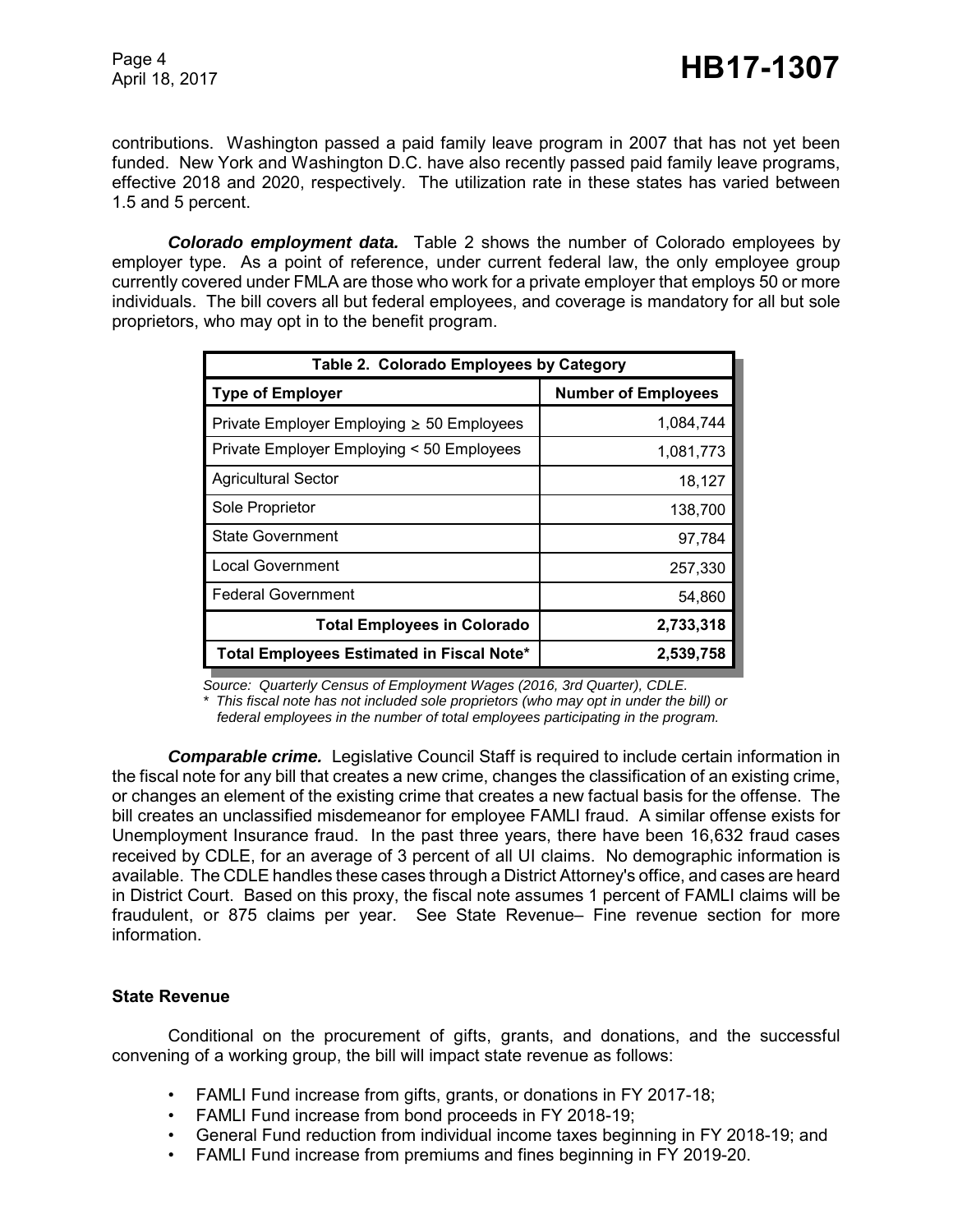*Bonding and gifts, grants, and donations.* In advance of premium revenue collection, a combination of bonding and gifts, grants, and donations is required to cover start-up costs for the enterprise, which cannot be funded by the state. The amount of revenue to the FAMLI division will depend on many factors that have not been estimated for this fiscal note, but at a minimum will cover the costs outlined in Table 4 for FY 2017-18 and FY 2018-19. No source of gifts, grants, or donations has been identified at this time.

*Pre-tax treatment of FAMLI premium payments.* Depending on how the IRS treats employee FAMLI premiums for purposes of federal income tax, and depending on the premium collected, the bill will reduce General Fund revenue from individual income taxes *by between \$6.9 and \$20.8 million in FY 2018-19 and between \$20.6 and \$62.5 million in FY 2019-20.* If the IRS allows these premium payments to occur on a pre-tax basis for determining an employee's wages for federal income tax purposes, federal taxable income will be reduced by the amount of the premium. This will, in turn, reduce Colorado taxable income. This revenue reduction assumes the range of premiums shown in Table 3, and a 4.63 percent income tax rate. Because premiums will be collected for the second half of tax year 2019, a partial-year impact is expected to be accrued into FY 2018-19. Depending on how employees spend the money they would have otherwise received as wages under current law, state revenue from sales, use, and other excise taxes may be affected; however, this amount is unknown and not estimated.

*Income tax deduction for FAMLI benefits.* The income tax deduction in the bill for individuals who utilize FAMLI benefits is not expected to affect state revenue, because the benefit is not part of taxable income under current law.

*FAMLI Fund.* The division will begin collecting premiums on July 1, 2019, for deposit into the FAMLI Fund which will increase cash fund revenue by *at least \$592 million* per year beginning in FY 2019-20. The premium rate is to be set administratively by the FAMLI division, which will rely on the findings of an actuarial analysis before setting the rate. Under the bill, the maximum premium is 0.99 percent. A minimal amount of fine revenue related to employer penalties is also expected beginning in FY 2019-20. The fiscal note shows a range of premium revenue between 0.33 percent and 0.99 percent in Table 3.

*Data and assumptions.* This fiscal note applies the wage growth rate from the March 2017 Legislative Council Staff Economic and Revenue Forecast to the 2016 Colorado wage and salary income from the Bureau of Economic Analysis. It assumes that in the first fiscal year of premium collections (FY 2019-20), 2018 wage information will be used to estimate the premium.

| Table 3. FAMLI Premium Revenue Range Under HB17-1307 in FY 2019-20 |       |                                                |                                     |                                     |  |  |
|--------------------------------------------------------------------|-------|------------------------------------------------|-------------------------------------|-------------------------------------|--|--|
| <b>Premium Rate Range</b>                                          |       |                                                | Low Range of                        | <b>Maximum</b>                      |  |  |
| Low                                                                | Max   | <b>Total Estimated</b><br><b>Taxable Wages</b> | <b>Premium</b><br><b>Collection</b> | <b>Premium</b><br><b>Collection</b> |  |  |
| 0.33%                                                              | 0.99% | \$179 billion                                  | \$592 million                       | \$1.8 billion                       |  |  |

**Fine revenue.** Beginning in FY 2019-20, assuming that 1 percent of individuals commit and are fined for FAMLI fraud per year, fine revenue to the FAMLI fund will increase by *at least \$875,000 per year* from the \$1,000 fine, in addition to restitution payments, which have not been estimated for this fiscal note.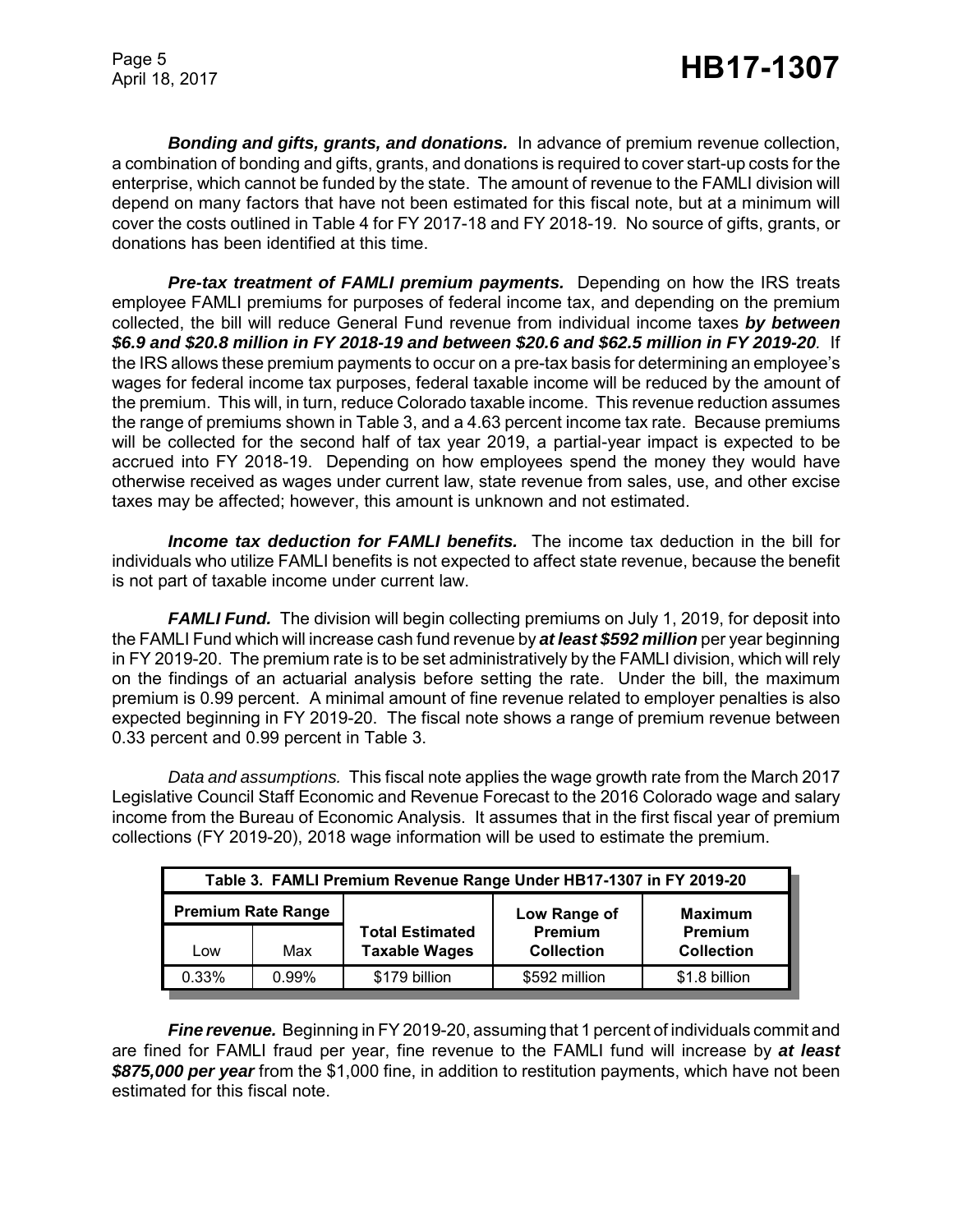# **TABOR Impact**

This bill reduces state revenue from the General Fund, which will reduce the amount of money required to be refunded under TABOR for FY 2018-19. TABOR refunds are paid out of the General Fund. TABOR refund obligations have not been estimated for FY 2019-20. This bill is expected to reduce the TABOR surplus by \$6.2 million in FY 2017-18 and \$18.5 million in FY 2018-19, reducing the amount of revenue refunded through the Six Tier Sales Tax Refund by equal amounts. Since the bill reduces both revenue to the General Fund and the refund obligation by equal amounts, there is no net impact on the amount of money available in the General Fund for the budget. However, the bill will reduce money available for the General Fund budget in the future during years the state does not collect money above the TABOR limit.

# **State Expenditures**

Conditional on initial funding and working group success, the bill will increase state expenditures by:

- *\$470,435 and 2.7 FTE in FY 2017-18*, paid for by gifts, grants, or donations;
- *\$19 million and 57.2 FTE in FY 2018-19*, paid for by bond proceeds; and
- and at least *\$545 million and 222.8 FTE in FY 2019-20*, paid for by FAMLI premiums.

All expenditures are to be paid from the FAMLI Fund. These amounts are shown in Tables 4 and 5 and discussed below.

*Assumptions.* The costs in this fiscal note are based on the following assumptions:

- a 3.5 percent utilization rate and 2.5 million eligible employees, which results in an estimated 87,500 individuals who will utilize the program annually;
- the state's Unemployment Insurance (UI) program processed an average of 179,000 claims in the past two fiscal years; as a result, the fiscal note assumes that the FAMLI program will require approximately half of the resources dedicated to UI (the UI program currently employs 458 FTE); and
- because of essential differences between UI benefits and the FAMLI benefit created under the bill, the fiscal note assumes approximately one-quarter of the hearings staff currently dedicated to the UI program will be required for the FAMLI program.

*Division of Family and Medical Leave Insurance — CDLE.* The newly created FAMLI division will ramp up in the first two implementation years and bring on approximately half of the number of staff currently allocated to the UI program in FY 2019-20. An exception to the one-half staff rule is the hearings division, which is assumed to need one-quarter of the UI program staff, as explained in the Assumptions section above. Staff includes:

- a program director, deputy director, and director's assistant beginning in FY 2017-18;
- claim clerks, appeal clerks, research analysts, auditors, and file clerks, as well as additional executive director staff beginning in FY 2018-19; and
- hearings officers and assistants beginning in FY 2019-20.

Additionally, beginning in FY 2018-19, the FAMLI division will have costs for actuarial analysis, third-party program outreach, mailings, legal services, a phone system, an electronic content management system, and a banking interface. The division will also rely on the Office of Information Technology (OIT) to implement a technology platform, and require approximately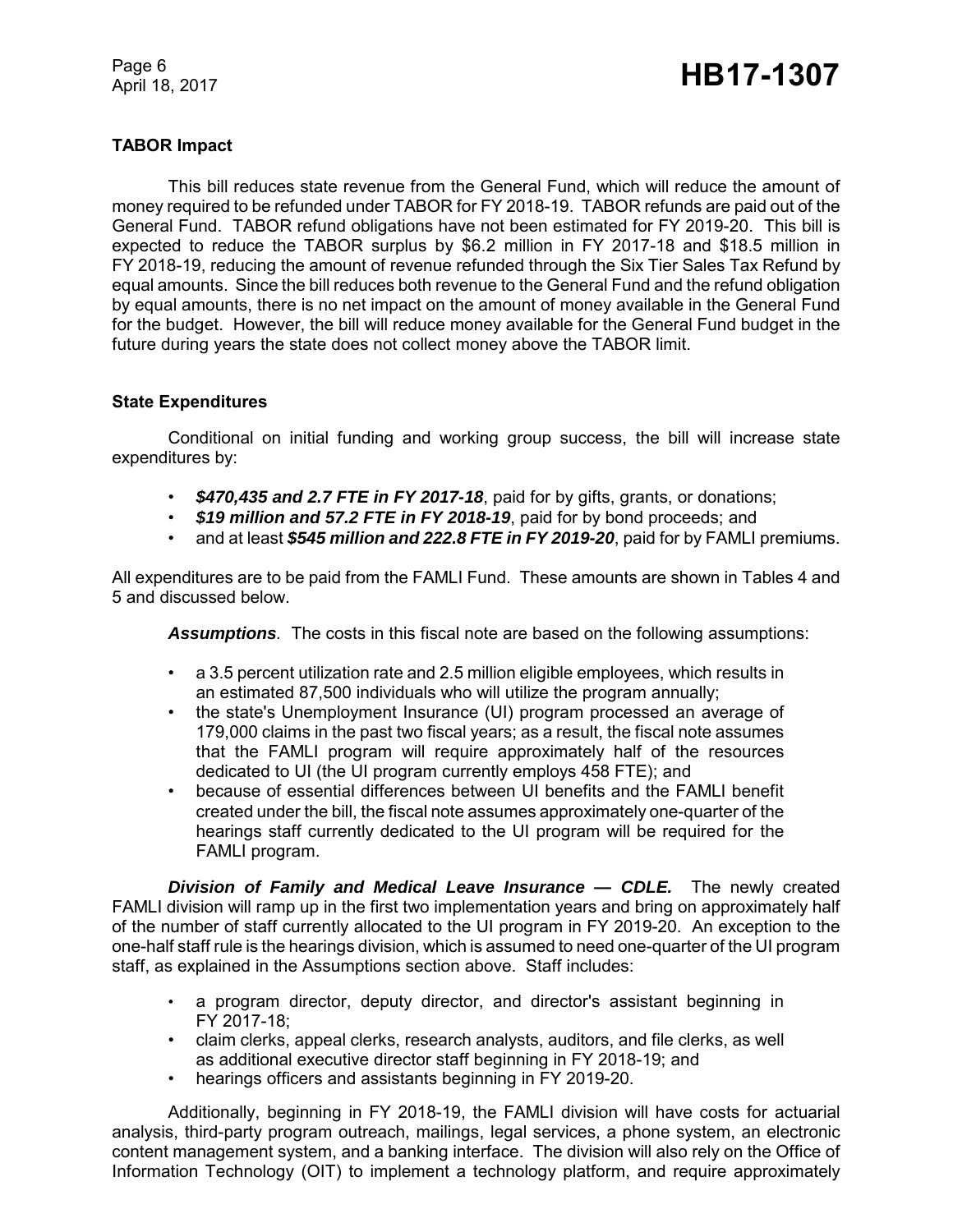285 hours of legal services per year provided by the Department of Law. Beginning in FY 2019-20, the Department of Revenue (DOR) will require computer programming and taxpayer service division staff to manage the new income tax deduction created by the bill. These costs are outlined in Table 4 below, and OIT costs are discussed further below.

| Table 4. Conditional Administrative Expenditures Under HB17-1307 |                |                 |               |  |  |
|------------------------------------------------------------------|----------------|-----------------|---------------|--|--|
| <b>CDLE Cost Components</b>                                      | FY 2017-18     | FY 2018-19      | FY 2019-20    |  |  |
| <b>Personal Services</b>                                         | \$206,642      | \$2,680,827     | \$10,837,614  |  |  |
| <b>FTE</b>                                                       | <b>2.7 FTE</b> | 47.0 FTE        | 209.0 FTE     |  |  |
| <b>Operating Expenses and Capital Outlay Costs</b>               | 16,674         | 251,582         | 960,436       |  |  |
| <b>Actuarial Analysis</b>                                        |                | 50,000          | 20,000        |  |  |
| Outreach                                                         |                | 500,000         |               |  |  |
| Mailings                                                         |                | 155,000         |               |  |  |
| <b>Legal Services</b>                                            |                | 27,089          | 27,089        |  |  |
| <b>FTE</b>                                                       |                | 0.2 FTE         | 0.2 FTE       |  |  |
| Call Center                                                      |                | 350,000         | 87,500        |  |  |
| Scanning                                                         |                | 56,000          |               |  |  |
| Accounting Interface                                             |                | 487,685         |               |  |  |
| Indirect Costs*                                                  | 54,879         | 844,219         | 3,655,149     |  |  |
| <b>CDLE Subtotal</b>                                             | \$278,195      | \$5,402,402     | \$15,587,788  |  |  |
| <b>OIT Cost Components</b>                                       | FY 2017-18     | FY 2018-19      | FY 2019-20    |  |  |
| <b>Personal Services</b>                                         |                | 828,602         | 828,602       |  |  |
| <b>FTE</b>                                                       |                | 10.0 FTE        | 10.0 FTE      |  |  |
| Operating Expenses and Capital Outlay Costs                      |                | 37,718          | 9,500         |  |  |
| <b>Cell Phones</b>                                               |                | 400             | 400           |  |  |
| Training                                                         |                | 5,000           | 5,000         |  |  |
| Hardware and Software                                            |                | 12,500,000      | 12,500,000    |  |  |
| <b>Temporary Contractors</b>                                     | 192,240        |                 |               |  |  |
| Indirect Costs*                                                  |                | 159,389         | 159,389       |  |  |
| <b>OIT Subtotal</b>                                              | \$192,240      | \$13,531,109    | \$13,502,891  |  |  |
| <b>DOR Cost Components</b>                                       | FY 2017-18     | FY 2018-19      | FY 2019-20    |  |  |
| <b>Personal Services</b>                                         |                |                 | \$75,665      |  |  |
| <b>FTE</b>                                                       |                |                 | 1.8 FTE       |  |  |
| Operating Expenses and Capital Outlay Costs                      |                |                 | 11,116        |  |  |
| <b>Computer Programming</b>                                      |                |                 | 2,900         |  |  |
| <b>Centrally Appropriated Costs</b>                              |                |                 | 29,300        |  |  |
| <b>DOR Subtotal</b>                                              |                |                 | \$118,981     |  |  |
| <b>FAMLI Benefit Payments**</b>                                  |                |                 | \$516,000,000 |  |  |
| <b>TOTAL</b>                                                     | \$470,435      | \$18,933,511    | \$545,209,660 |  |  |
| <b>TOTAL FTE*</b>                                                | <b>2.7 FTE</b> | <b>57.2 FTE</b> | 222.8 FTE     |  |  |

 *\* Indirect costs will be paid from the FAMLI Fund.*

 *\*\* More information about the FAMLI benefit payment calculation is shown in Table 5.*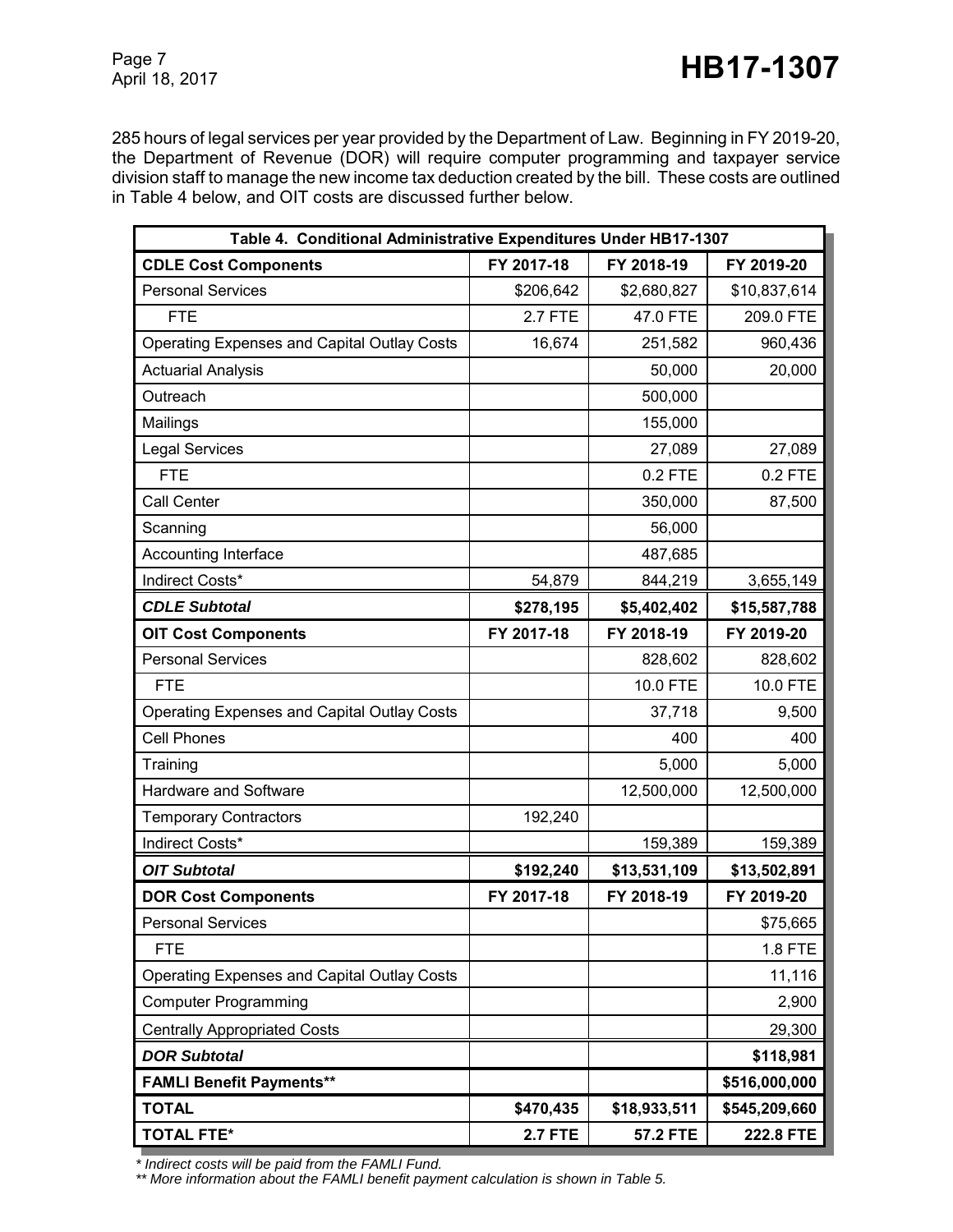*Office of Information Technology.* OIT will begin its requirements and approval work in FY 2017-18 with contract staff paid for with gifts, grants, or donations. The creation of the technology solution will take place from FY 2018-19 through FY 2019-20, to be paid for through bond proceeds. Costs shown are estimates based on the UI technology solution, but may change depending on many factors, including OIT's use of an open source code and actual system requirements, all of which will be determined during the initial start-up year. Ongoing maintenance costs, which are not shown in Table 4, are estimated at approximately \$5 million per year beginning in FY 2021-22.

*Department of Revenue.* DOR's Taxpayer services division will require 1.8 FTE beginning in FY 2019-20 to handle refund approvals, inventory management, protest correspondence, and increased call center volume. Computer programming is also required at the rate of \$200 per hour for 9 hours to update the GenTax system. Finally, imaging costs estimated at \$1,200 will be reappropriated to the Department of Personnel and Administration to update one tax form change.

**FAMLI benefits.** Beginning January 1, 2020, this bill will increase expenditures for FAMLI benefit payments. Table 5 shows the estimated benefits for FY 2020-21, the first full implementation year of the benefit program. The fiscal note uses \$56,720 as the annual mean wage (AMW) for 2020, which applies the employment growth rate from the March 2017 Legislative Council Staff Economic and Revenue Forecast to the 2016 Occupational Employment Statistics from the Bureau of Labor Statistics.

A minimum and maximum weekly benefit range is shown to indicate the dollar amounts relative to the income, percentage income compared to the annual mean wage, and FAMLI benefit under the bill. For the final column, which indicates an estimate of the annual FAMLI benefits the division will pay out in FY 2020-21, the fiscal note makes a basic estimate that each income group represents one-quarter (21,875) of the estimated 87,500 individuals that will utilize this benefit per year (2.5 million employees, 3.5 percent utilization rate), and shows the expenditure based on the 12-week maximum benefit.

| Table 5. Estimated FAMLI Benefits Paid to Individuals Under HB17-1307 |                                                  |                                              |                                |                                                |                                       |                                                                   |  |  |  |
|-----------------------------------------------------------------------|--------------------------------------------------|----------------------------------------------|--------------------------------|------------------------------------------------|---------------------------------------|-------------------------------------------------------------------|--|--|--|
| <b>Individual</b><br><b>Income</b><br>Compared<br>to AMW              | <b>Individual</b><br><b>Annual Wage</b><br>Range | <b>Individual</b><br>Weekly<br>Wage<br>Range | <b>FAMLI</b><br><b>Benefit</b> | Weekly<br>Income-based<br><b>Benefit Range</b> | 12-week<br><b>Maximum</b><br>Benefit* | <b>Estimated</b><br>Annual<br><b>FAMLI</b><br><b>Benefit Paid</b> |  |  |  |
| up to $20\%$                                                          | up to \$11,344                                   | up to \$218                                  | 95%                            | up to \$207                                    | \$2,487                               | \$54 million                                                      |  |  |  |
| 20% to 30%                                                            | 11,344 to                                        | 218 to 327                                   | 90%                            | 196 to 295                                     | 3,534                                 | 77 million                                                        |  |  |  |
| 30% to 50%                                                            | 17,016 to                                        | 327 to 545                                   | 85%                            | 278 to 464                                     | 5,563                                 | 122 million                                                       |  |  |  |
| 50% or more                                                           | 28,260 or more                                   | 545 or more                                  | 66%                            | 360 to 1,000                                   | 12,000                                | 263 million                                                       |  |  |  |
|                                                                       |                                                  |                                              |                                |                                                | \$516 million<br><b>TOTAL</b>         |                                                                   |  |  |  |

*\* Under the bill, the maximum weekly benefit amount will be adjusted annually according to personal income growth.*

**Indirect costs to CDLE and OIT.** Certain costs associated with this bill are typically addressed through the annual budget process and centrally appropriated in the Long Bill or supplemental appropriations bills, rather than in this bill. However, because the bill will be funded by the FAMLI Fund, which is an enterprise, CDLE and OIT costs are shown as indirect costs in Table 6. Leased space is included to show the impact of additional FTE at CDLE, and calculated at CDLE's rate of 250 square feet per FTE at \$21 per square foot.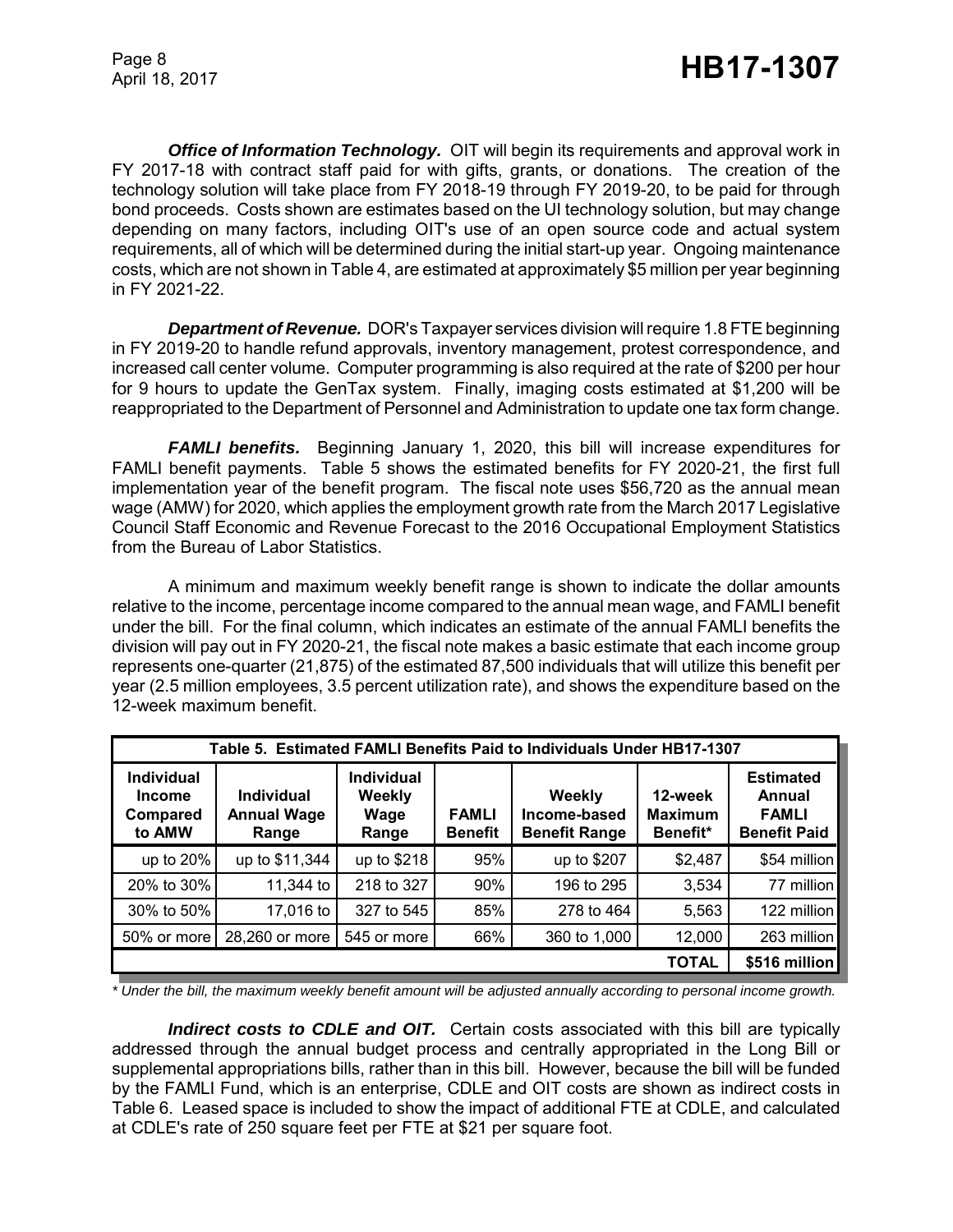| Table 6. Indirect Costs Under HB17-1307            |            |             |             |  |  |
|----------------------------------------------------|------------|-------------|-------------|--|--|
| <b>Cost Components</b>                             | FY 2017-18 | FY 2018-19  | FY 2019-20  |  |  |
| Employee Insurance (Health, Life, Dental, and STD) | \$51,287   | \$442,393   | \$1,671,928 |  |  |
| Supplemental Employee Retirement Payments          | 46.470     | 314.465     | 1,045,360   |  |  |
| Leased Space                                       | 15,750     | 246,750     | 1,097,250   |  |  |
| <b>TOTAL</b>                                       | \$113,507  | \$1,003,608 | \$3,814,538 |  |  |

*Centrally appropriated costs for DOR.* Pursuant to a Joint Budget Committee policy, DOR costs are addressed through the annual budget process and centrally appropriated in the Long Bill or supplemental appropriations bills, rather than in this bill. Leased space for DOR is included to show the incremental impact of the additional FTE, and calculated at DOR's rate of 200 square feet per FTE at a rate of \$27 per square foot. The centrally appropriated costs subject to this policy begin in FY 2019-20, and include \$13,340 for employee insurance, \$6,780 for supplemental PERA, and \$9,180 for leased space, as shown in Table 4.

*All state agencies.* Workload will increase in all state agencies to perform employee outreach and to track and administer time, leave, and short-term disability (STD) claims. Tracking of the FMLA, STD, Workers' Compensation, and PERA STD can be administratively complex.

*Increased utilization of leave.* Additionally, the bill allows employees who have worked for at least 680 hours during their qualifying year to receive benefits. This is a lower threshold than the state's current eligibility requirements that require permanent state employees to perform one year of service before utilizing family and medical leave, and temporary state employees to have worked for at least 1250 hours in the qualifying year. This may have a significant fiscal and operational impact to departments that hire temporary employees, especially in round-the-clock departments such as the Departments of Corrections and Human Services.

To the extent additional resources are required related to these two issues, these will be requested during the annual budget process beginning in FY 2019-20.

*Department of Personnel and Administration.* The Department of Personnel and Administration (DPA) will set up the new deduction. It will also perform outreach to the state personnel system and update rules, technical guidance, and existing documentation to include information about the FAMLI benefit program. These workload increases can be accomplished within existing appropriations.

*Short-term disability benefits.* The bill may result in a reduction in the amount of STD benefits paid to employees, which may result in a cost savings through a reduction of the STD premium. If this occurs, this adjustment will be addressed through the total compensation analysis included in the annual budget process.

*Judicial Department.* Beginning in FY 2019-20, district courts are expected to see an increase in employee FAMLI fraud cases, and trial courts may see a minimal increase in discrimination cases against employers for violating the employment protection provisions of the bill. To the extent that these workload increases require additional resources, these will be requested during the annual budget process.